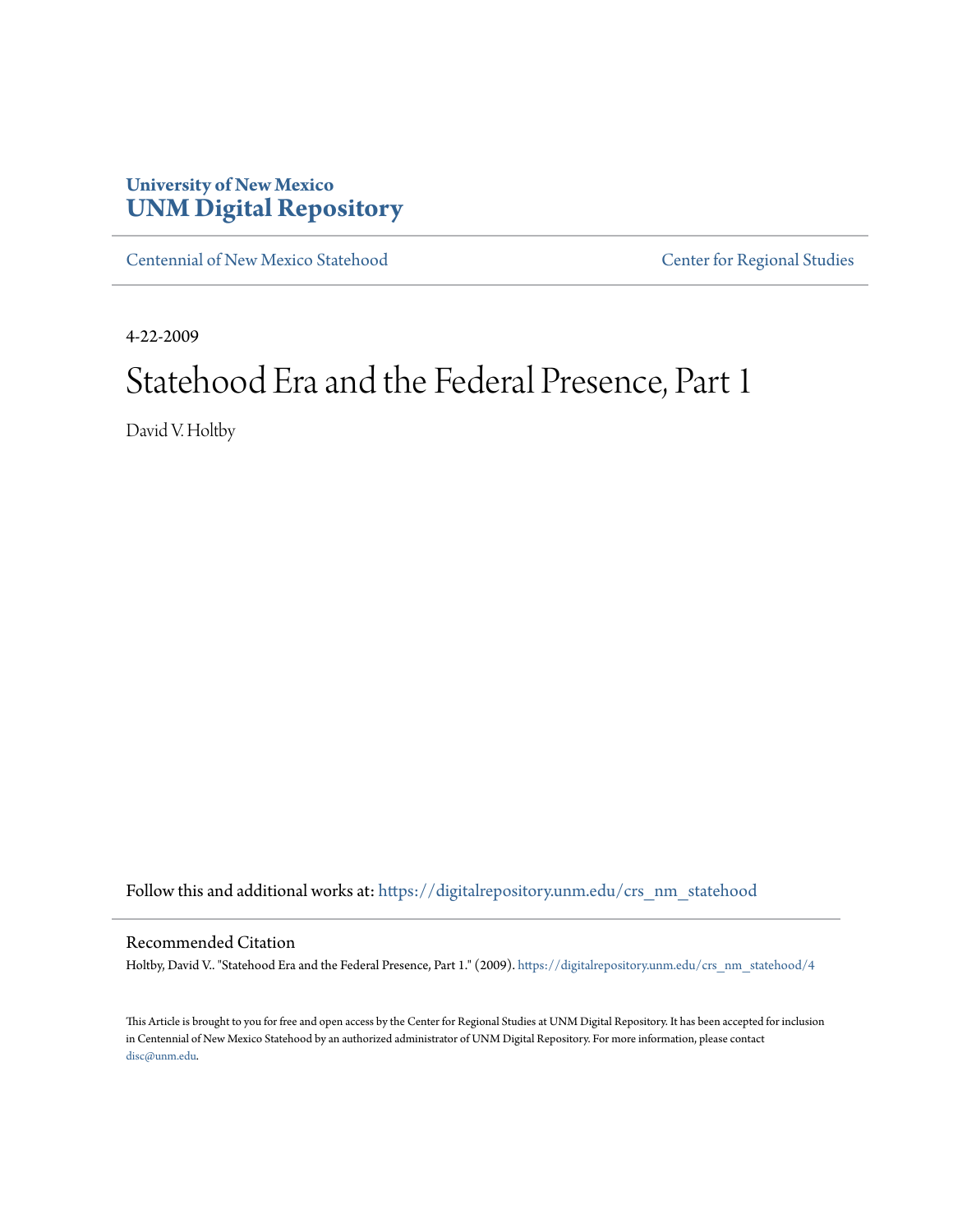#### Statehood Era and the Federal Presence in New Mexico

### Overview: A Narrative Introduction

By the time historian and essayist Henry B. Adams (1838-1918) privately printed his autobiography, *The Education of Henry Adams* in 1907, events in New Mexico had long confirmed one of his bitter observations: "Politics . . . has always been the systematic organization of hatreds." While partisan politics organized across racial lines in the Territory, it also exploited Anglo suspicions of native New Mexicans, the *nuevomexicanos*, especially those speaking only Spanish. In turn, *nuevomexicanos* regularly denounced these racial insults and defended their heritage and honor. The residual hostility between Anglos and *nuevomexicanos*, or the "systematic organization of hatreds," was epitomized in an incident in mid-1906.

*La Voz del Pueblo*, the Spanish-language newspaper of Las Vegas, squared off against an English-language newspaper of Eddy County, *The Carlsbad Current*, in early June 1906. A *Current* editorial had attacked *nuevomexicanos'* right to vote. In response, the Las Vegas paper translated the offending editorial and refuted what they regarded as "a cowardly campaign of defamation against the native people of New Mexico." These challenges to suffrage came at a time when New Mexicans anxiously watched the U.S. Congress to see if a statehood bill would emerge, and an article on the status of that legislation appeared along side the one critiquing the *Current*. A few weeks later congress passed, and President Theodore Roosevelt signed, the bill allowing New Mexicans, as well as the citizens of Arizona, to vote in November on becoming a single state.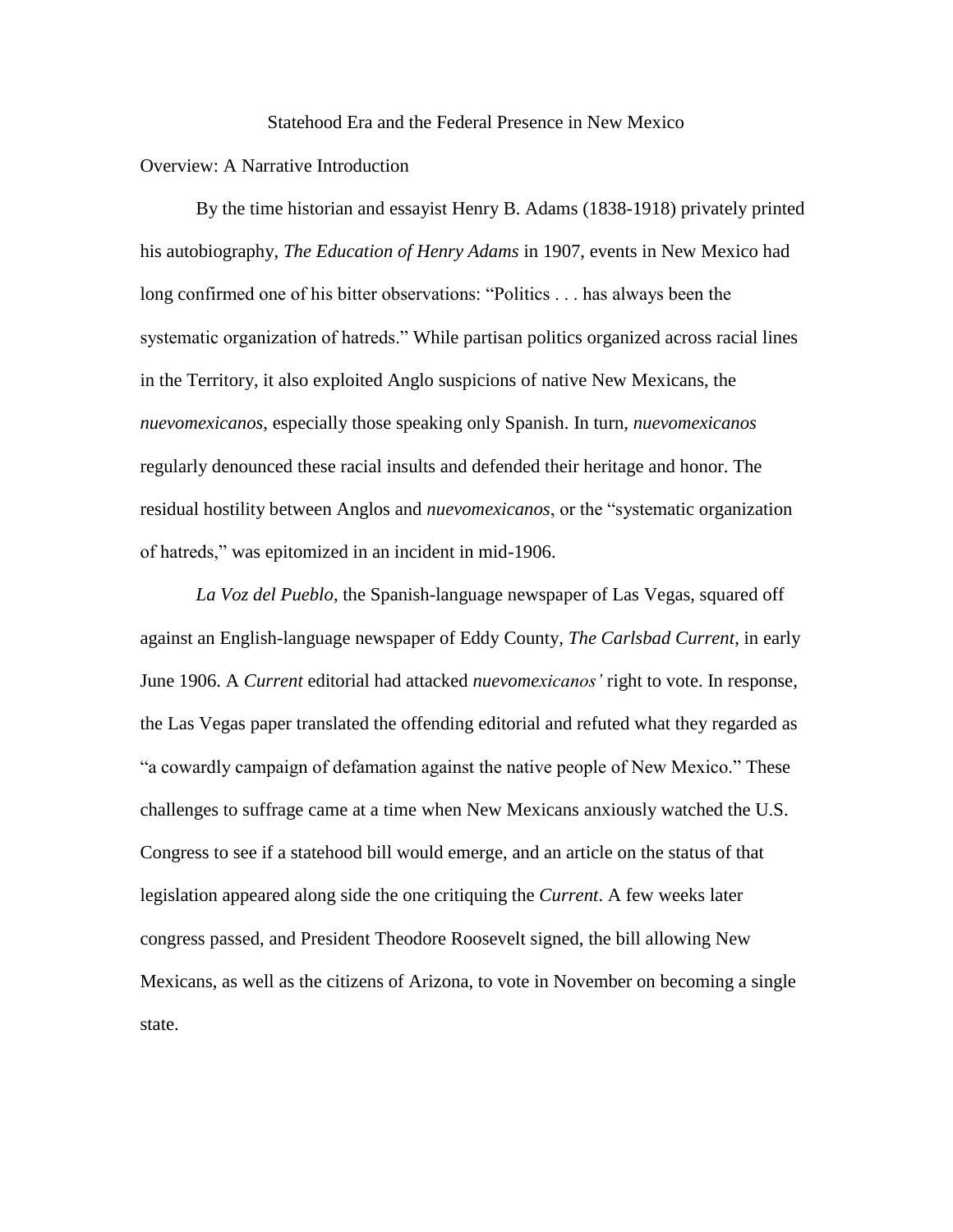Set against this background of a pending vote on statehood, the *Current*'s challenge to *nuevomexicanos*' suffrage brought a sharp rebuttal. The *Current*'s attack marked a new tactic in long-standing disputes between English-speakers and Spanishspeakers in New Mexico. For the *Current* the basic issue involved questioning how *nuevomexicanos* could be productive citizens in a country whose language they did not know: "What right or privilege, the *Current* says, do we have to vote when we maintain our attachment to the language of our forefathers." *La Voz del Pueblo* offered indignant, mocking replies, beginning with this one: "Can one imagine a greater crime that merits disqualification of the citizen than having preserved intact the cherished language of our fathers during three centuries of isolation?"

On one level, the conflict between the respective papers originated in their distinct political allegiances. *The Carlsbad Current* aligned with the dominant Republican Party, while the Las Vegas weekly allied with Democrats; however, the racial stereotypes so prevalent in that era magnified and intensified those differences. The Carlsbad newspaper described *neomexicanos* (as *La Voz del Pueblo* often identified its readers) "as a mixture of the descendants of Castilians, Aztecs, Sioux, and Ethiopians." To make their case more graphic, the *Current* gave its readers a brief tour of "the village of San José on the outskirts of Carlsbad. The living conditions present among this gathering of Mexican aborigines would bring shame to savage peoples anywhere else." The challenge to voting stemmed from such starkly racist views:

The *Current* desires to make its position so clear, so evident that there will be no misunderstanding of it . . . . [The *Current*] says it emphatically would remove the privilege of voting from anyone . . . whose moral nature is so low,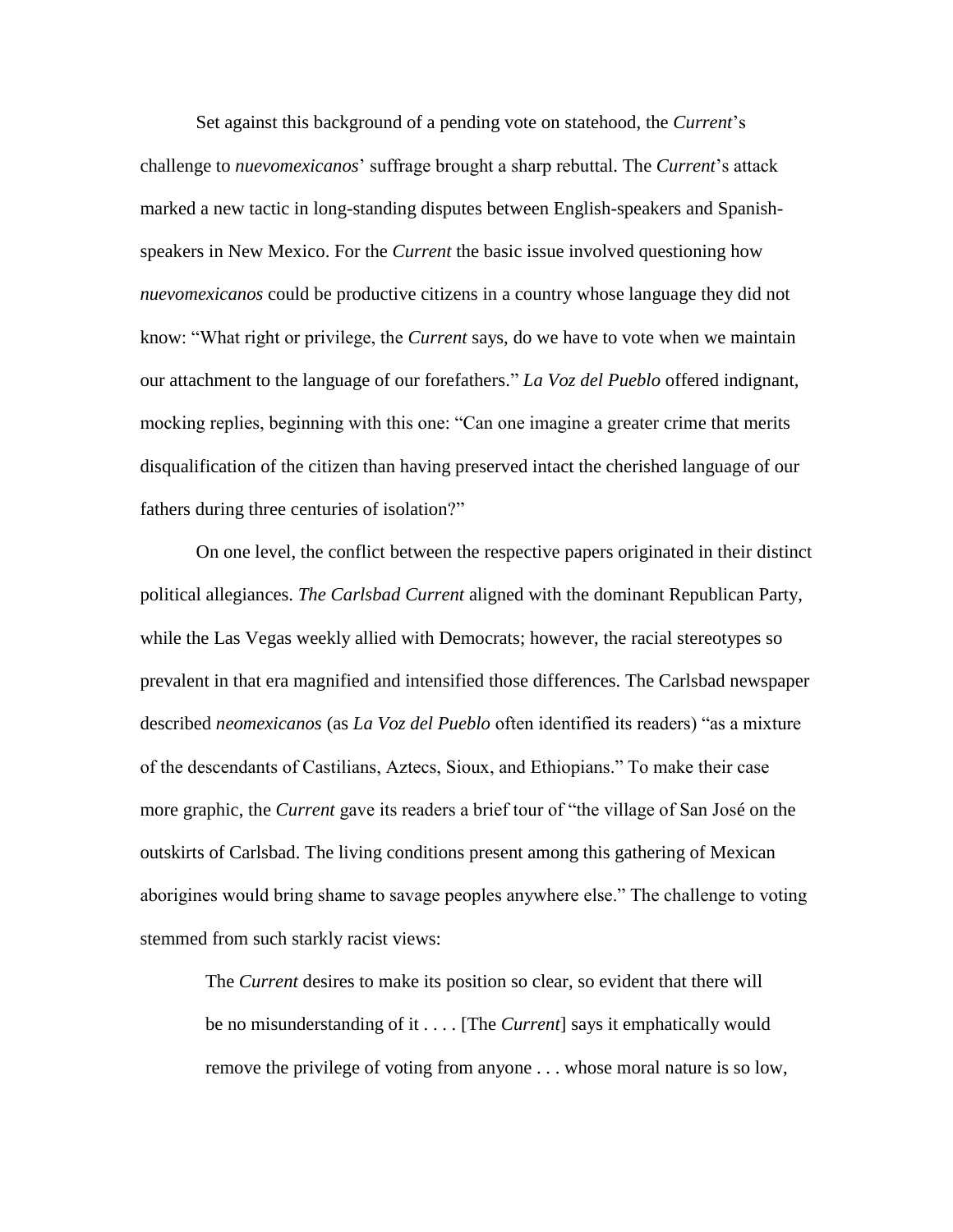whose intellectual capacity is so limited that it cannot exercise this privilege with intelligence, virtue, and honesty, but instead falls under the whip of the [political] party and of a partisan lackey.

Moreover, the *Current* maintained that "there is but one race on the earth qualified by its nature to manage and govern man's destiny—the pure Anglo-Saxon." These were the only people, according to the *Current,* who should be voting in New Mexico.

*La Voz del Pueblo* eschewed race-baiting in its reply to *The Carlsbad Current*. While the paper refused to ignore "vile insults and base defamations," it avoided any personal attacks. It simply reminded readers that "the *Current* speaks only from malevolence, ignorance, and suspicion" and its "preposterous ideas" discredited their author. The Las Vegas paper also realized that combating any attempt at disenfranchisement required more than editorial rebuttal. So, they promised that at the next session of the Territorial Legislature "we will demand [of Democratic Party representatives] that they give their views on the position of the *Current* toward the people of New Mexico." In pledging to ask the Territorial legislature to rebuff the *Current*'s posturing about barring *neomexicanos* from voting, *La Voz del Pueblo* flexed their readers' considerable political clout: the vote of native New Mexicans determined the outcome of every Territorial election, including the upcoming one on statehood.

The spat between the two Territorial newspapers in 1906 reprised several arguments almost tropes in the on-going debates over statehood. The *Current*'s position arose from its narrow definition of Americanism, an exclusionary ideology, widely subscribed to, that posited Anglo-Saxon, English-speakers alone were suited for citizenship. The assertion that *nuevomexicanos* lacked the loyalty, literacy, or language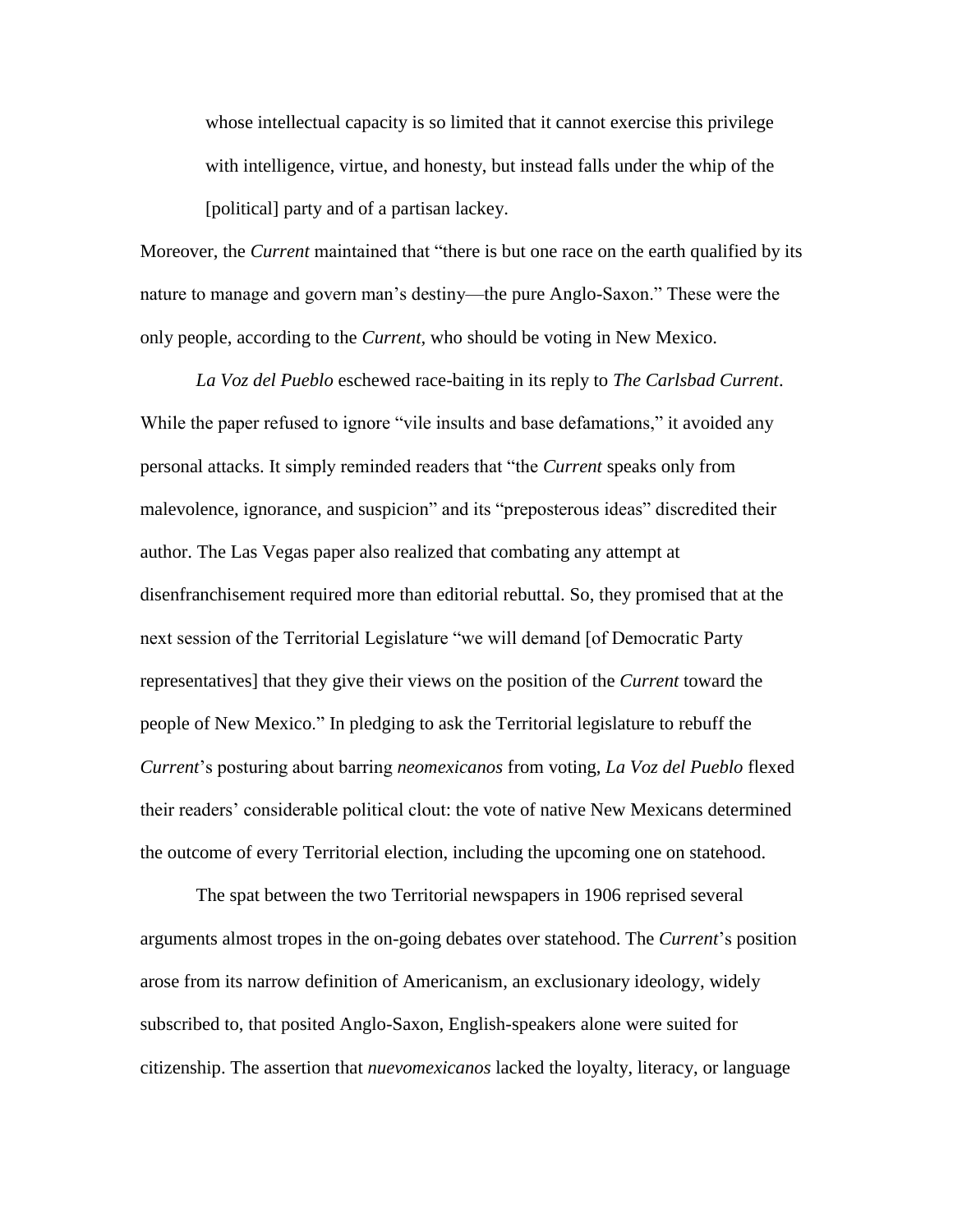facility required to fulfill the civic responsibilities conferred by statehood became a pernicious, recurring theme invoked by its foes. The argument had originated decades earlier, but its most recent incarnation had come with publication in December 1902 of a U.S. Senate committee report challenging the fitness of *nuevomexicanos* to enter the Union. The eponymous Beveridge Report, named after Albert J. Beveridge (R-IN) who chaired the Senate Committee on Territorities, provided ammunition aplenty to postpone statehood for ten years. (The report is fully discussed in a separate entry.) Senator Beveridge and his report became New Mexico's *bête noire*, and his racist views echoed throughout the *Current*'s editorial.

*La Voz del Pueblo*, long an advocate of statehood, understood well the larger purpose of the Carlsbad paper's words, which manipulated racial bias for its own political advantage. The *Current* generalized about all *nuevomexicanos* based on the poverty of nearby San José, which provided all the evidence they needed to poke their finger in others' eyes. But they were so blinded by their prejudices that they never discovered that the two newspapers shared a disdain of fraudulent elections.

For its part, *La Voz del Pueblo* devoted the final twenty-five percent of its response to the *Current* to listing Republican-directed voter fraud in New Mexico. They posed a series of questions, and the first summed up their position. "Why did they [the Republicans] spend millions and millions of pesos contributed by monopolies in the elections of 1896, 1900, and 1904 to buy *Neo-Mexicanos*?" The paper had frequently raised these charges, most recently in 1904 when the Territory's election of a delegate to congress occasioned their ire over matters ranging from buying the election to intimidating voters. After that election, *La Voz del Pueblo* alleged that William H.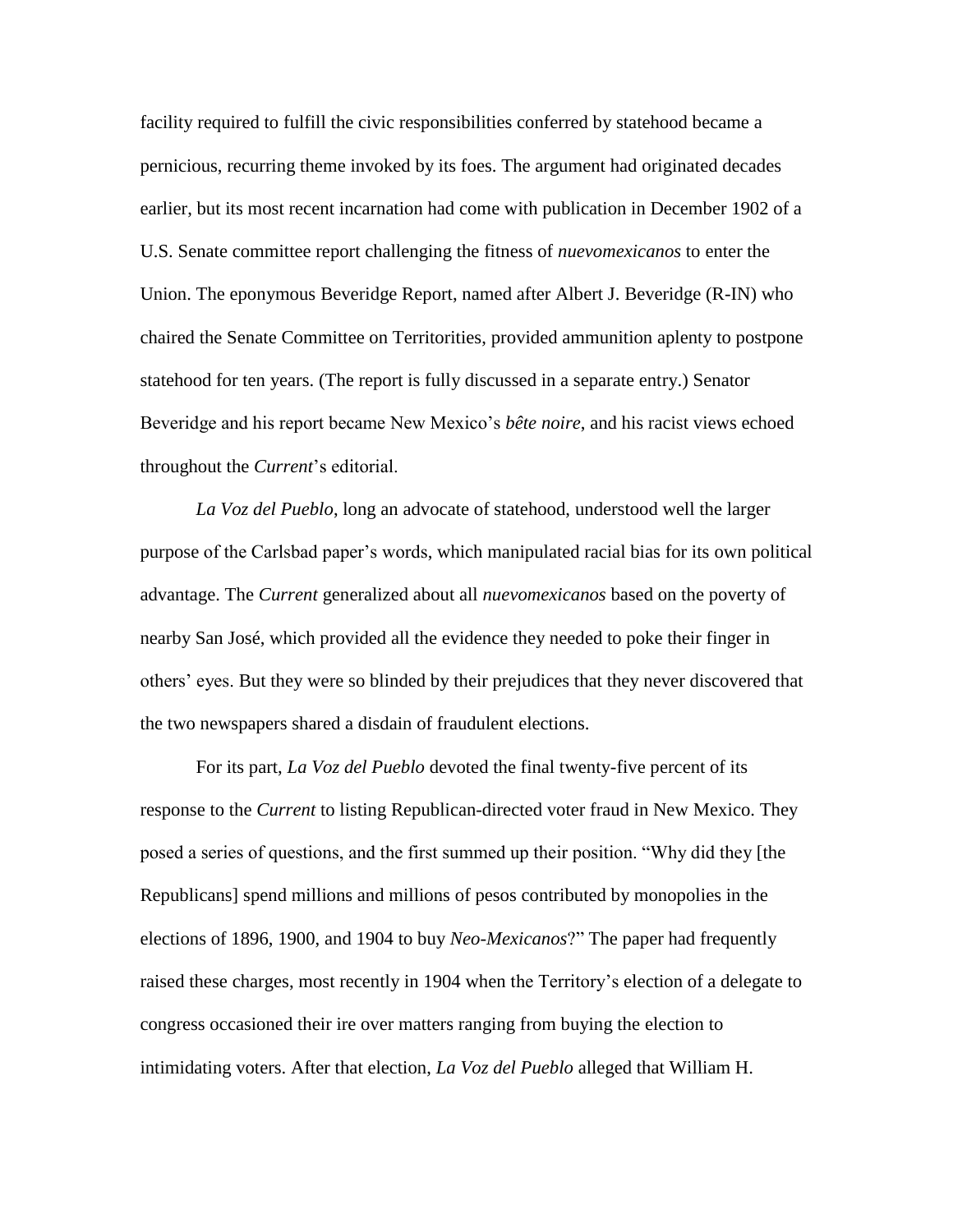Andrews, the victorious Republican, "spent fifty thousand dollars in this Territory to be elected delegate to Congress. The position pays him \$5,000 a year."

Republican practices of buying elections vexed *La Voz del Pueblo*. On the one hand they roundly criticized electoral fraud, but they also knew that poverty made it possible. The Republican Party's eagerness to pay voters became so blatant in the days leading up to the 1904 election that the Las Vegas paper wrote that the honest *nuevomexicano* was someone who voted his conscience, especially when he had no money. But *La Voz del Pueblo* also freely admitted *nuevomexicano* complicity. In their rebuttal of the *Current* they candidly acknowledged, "Certainly we do not deny that among our people are found conditions of ignorance, weakness, and baseness, and no one knows better than we do that we have had to fight these in our struggle for the peoples' rights."

The paper understood it had two fights on its hands: the immediate one was to attain statehood, but the ultimate goal was to build ethnic and class solidarity and, of course, to attach people to the Democratic Party. In working to achieve the latter, they singled out two "internal" foes. The first were "Mexicans," who dominated the counties of Valencia, Sandoval, and Rio Arriba. In denouncing them for giving the largest majority of votes in the 1904 election to Delegate Andrews, *La Voz del Pueblo* claimed those county's electoral tallies were "victories obtained by the force of money." The paper implied that the "Mexicans" behaved as *peones*, doing whatever their *patrón* commanded.

Their second opponent was Republican governor Miguel Otero, Jr., a presidential appointee. In fact, he was their most frequent target, and among the litany of charges they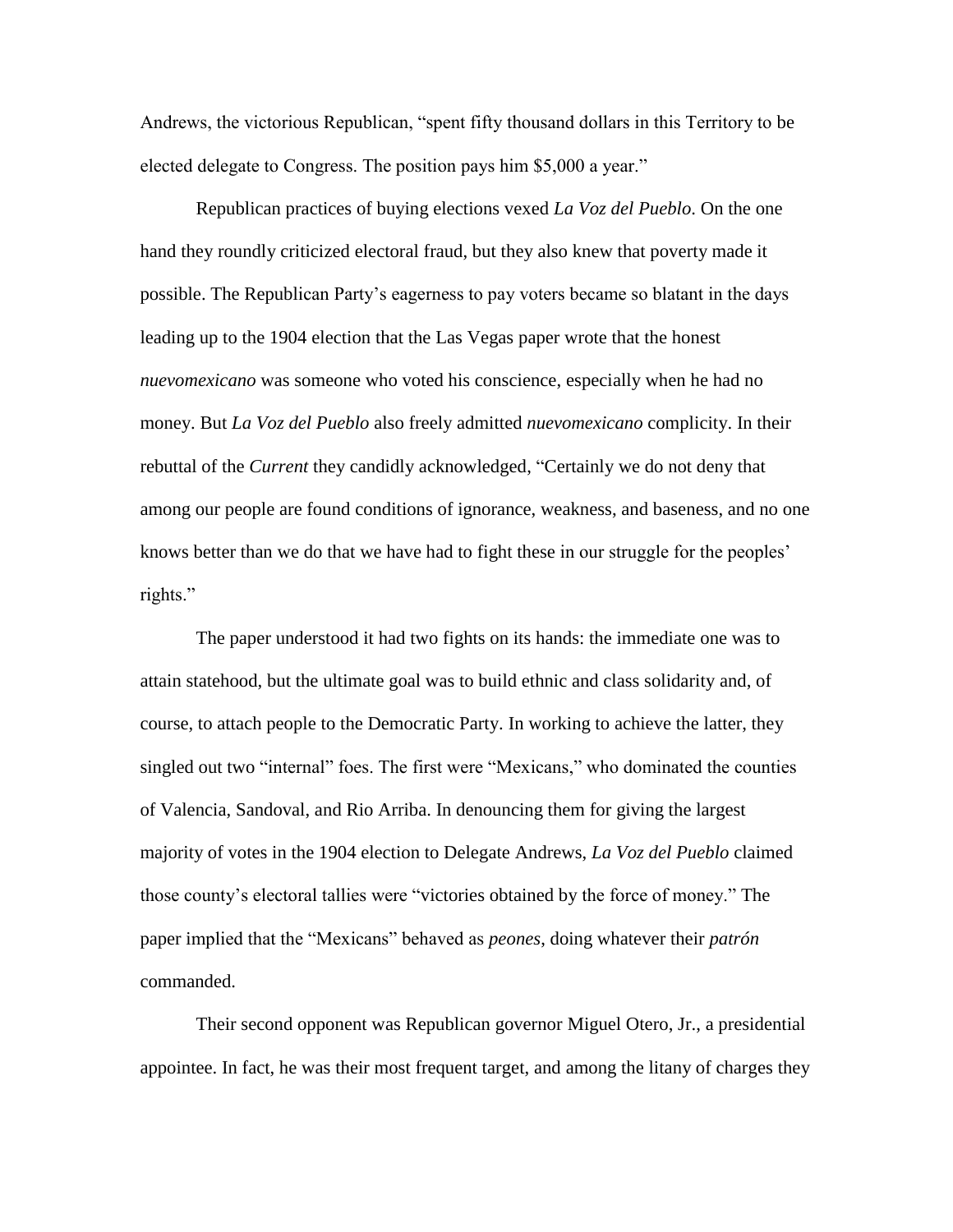leveled against him were corruption, incompetence, and nepotism. As great as were these failings, the worst offense seemed to be that Otero had turned his back on *nuevomexicanos*. The newspaper's masthead proclaimed it to be "Dedicated to the Interests and Progress of the Hispano-Americano People." In their view, Otero had consistently ignored his fellow Hispano-Americanos. In an editorial entitled "The Sell-Out of Hispano-Americanos by Otero," the paper complained about his lack of allegiance:

> We are not motivated by envy or political rancor but by the love of our people and of justice. The Hispano-Americanos in this territory provide three-quarters of the vote that has put the Republican Party in power. . . . In view of this, we say once again: Is there any reason in the world that the native sons of New Mexico can not have more representation in the administration of public affairs?

This call for "more representation in the administration of public affairs" had profound consequences that reverberate to the present day. Entries in later sections will address how and why *nuevomexicanos* shifted their allegiance from Republicans to Democrats in the decades between 1900 and 1940, but a precursor voice was provided by the aptly named *La Voz del Pueblo* ("The People's Voice"). The newspaper consistently advocated on behalf of *nuevomexicanos* and championed their equality and rights in a political order dominated by Anglo Republicans. The paper also raised high the banner of the Democratic Party, and in so doing undoubtedly influenced the course of New Mexico's history by helping break Republican dominance following the Territorial era. One of the paper's editors, Ezequiel C. de Baca, served as lieutenant governor (1912-16)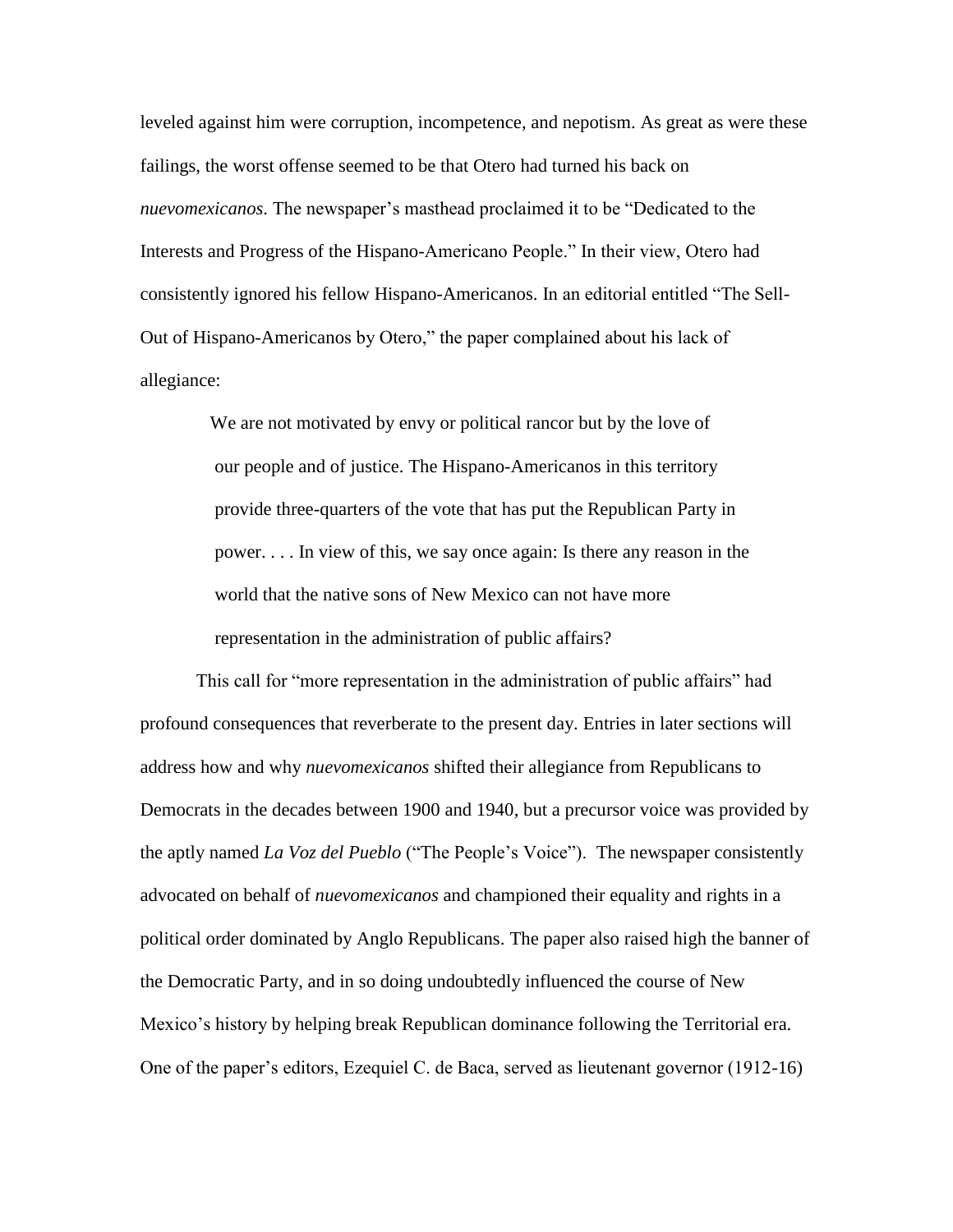to a Democratic governor, and then became the state's second governor, though tragically he succumbed to a long-term illness within seven weeks of his inauguration. A prominent Las Vegas resident in this era—A. A. Jones—headed the Democratic Party and went on to defeat Thomas Catron and become New Mexico's first Democratic U.S. Senator (1917-1928). Moreover, a future generation of Democratic leaders surely had their political orientation reinforced by the paper's unceasing call for a new order directed by Democrats. Included in this emerging generation of leadership was Dennis Chávez, elected to the House of Representatives in 1930 as the fourth New Mexico Democrat since statehood to serve in Congress, and who became U.S. Senator in 1935.

*La Voz del Pueblo*'s editorials and reporting remained true to its pledge on its masthead to advance the "interests and progress" of Hispano-Americans, and this model of civic engagement was anchored in ethnic and political consciousness. This manifested itself when delegates gathered in the fall of 1911 to write the Constitution of New Mexico. In the six weeks of the constitutional convention, Hispano-Americano ethnic consciousness had sufficiently coalesced to permit this group to play a pivotal role in creating the cornerstone document of statehood. (That contribution is discussed in one of the final essays in this section.)

*The Carlsbad Current* called for voting to be done with "intelligence, virtue, and honesty" and free of partisan manipulation, positions perfectly aligned with those of *La Voz del Pueblo*. But good-conduct expectations regarding voting behavior never took hold in federal elections in that era. In fact, the brazenness of Republican irregularities in the November 1906 elections even prompted a congressional inquiry. Delegate Andrews seemed to lose a close re-election race to the Democratic challenger, Octaviano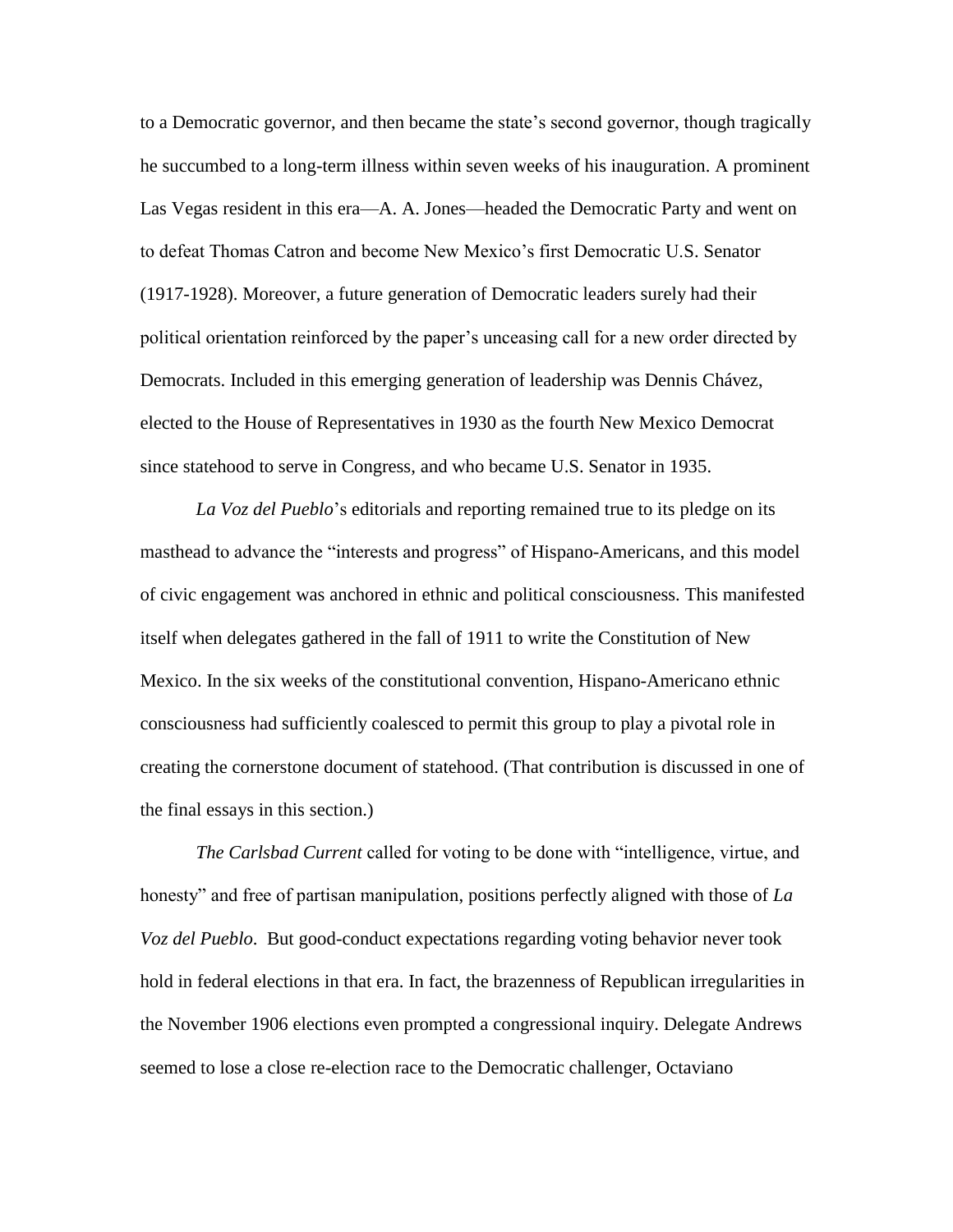Larrazolo; however, in the final canvassing, the results swung to Andrews. Allegations of fraud reached such a volume that the U.S. Congress stepped in to review more than a thousand pages of testimony about electoral fraud. Afterward, the Republican-controlled House of Representatives awarded the election to Andrews. But a pattern had been set: formal inquiries into allegations of vote tampering became a staple of New Mexico's political history for much of the twentieth century.

What are we to make of the narrative exchange from these two territorial newspapers? On one level we can look at the charges and countercharges in these articles as a way to take the temperature of the Territory early in the twentieth century. Much heat is evident: bitter partisan politics, racial bias directed at *nuevomexicanos*, and an ingrained culture of corruption all roiled the Territory. *The Carlsbad Current*'s attempt to contest the voting rights of *nuevomexicanos* is an example of biased perceptions fanning ill-conceived schemes*.* The *Current*'s negative views and attitudes epitomized the ill-will too often faced by *nuevomexicanos*. But the stereotypes also adversely impacted the struggle to join the Union because the opposition seized on such biases to undermine New Mexico's pursuit of statehood.

The opponents of statehood—in Washington, D.C., as well as in New Mexico exploited deep fissures along political, racial, and ethnic lines to delay the Territory's entry into the Union. By using divide-and-conquer tactics, they succeeded in creating embittered and contentious factions. Statehood divided people, and the cause got caught in the crossfire between opponents and proponents. On one level, many of the trenchant attacks against Governor Otero in the pages of *La Voz del Pueblo* were examples of this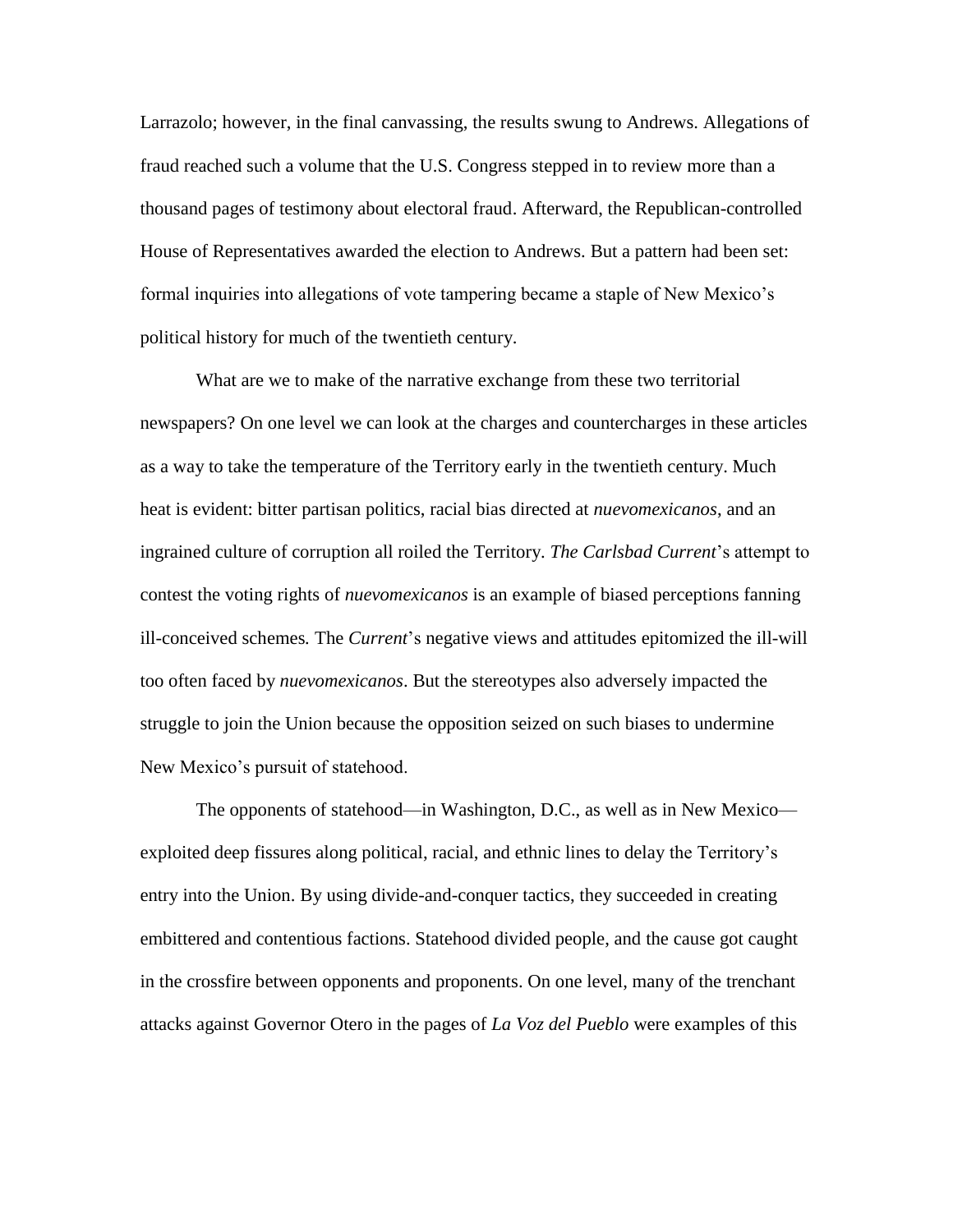tendency for politics to become vituperative and even—as will be seen—physically violent.

Divisiveness and violence in politics were not unique to the Territory of New Mexico. The final years of the struggle for statehood in New Mexico, from 1898-1912, coincided with a major turning point in the nation's history. Drawing to a close was an epoch known as the Gilded Age, in which Republican corruption coupled with oppressive, monopolistic business practices channeled the nation's political and economic activity toward unbridled corruption and greed. But the excesses of this period also stimulated a desire for change. By 1900, powerful reform movements stirred throughout much of the United States, and these coalesced into the two decades of the Progressive period.

At the turn of the twentieth century, forces of the old and new order in America vigorously competed for power. It was against this volatile background that New Mexico pursued statehood. In important ways, the narrative of statehood is simply a small part of a national story, a carry over to the dawn of the twentieth century of a lingering, bloodstained triad of "isms": sectionalism, racism, and colonialism. While sectionalism had been defanged in the Civil War, it still remained capable of poisoning political discourse by injecting states' rights claims into all exercises of federal authority—including granting statehood. Racial bias was part of an epidemic of antipathy aroused by each new wave of immigrants. The influx of more than ten-million immigrants over the previous several decades added its own explosive mix of class consciousness and ethnic hatred. American colonialism, for most of the nineteenth century, meant planting the flag across the continent in pursuit of a Manifest Destiny. In this westward expansion, newly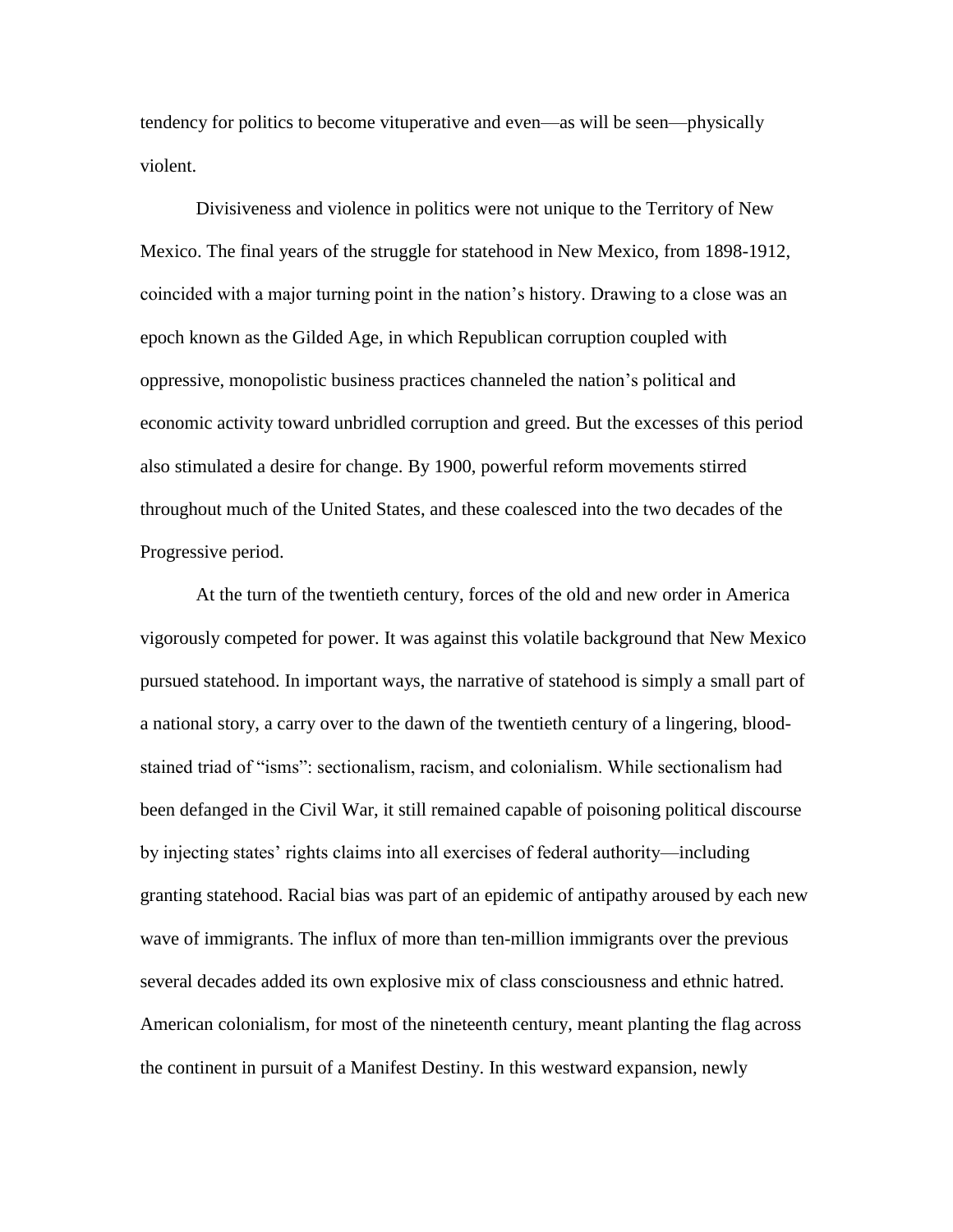organized territories would eventually become states. But until these territories entered the Union, they were internal "colonies" within the continental United States. Devoid of self-rule, the people in the territory soon realized that their value resided primarily as a place where political patronage could be dispensed to outsiders.

Sectionalism and racism were pernicious burdens, but these were compounded by the twin failures of decades of colonial, partisan rule—factionalism and corruption. Too many appointed officials fell under the sway of one or another local clique, and such influence invariably spawned corruption. In New Mexico, the Santa Fe Ring encapsulated all the sins of the Territorial system. The Ring utterly corrupted party politics in New Mexico for more than thirty years, injecting an intense combativeness from the late 1870s until well into the first decade of the twentieth century. In the minds of many influential people in Washington, D.C., in the 1880s and 1890s, New Mexico's Territorial politics indelibly soiled its reputation. When the push for statehood resumed in the early twentieth century, the stains of public corruption persisted—until cleansed by presidential intervention.

The suspicion, fear, and resentment bred by these legacies of sectionalism, racism, and colonialism came to a head when sentiment for statehood quickened in New Mexico and Arizona (as well as in Oklahoma and its Indian Territory) around 1900. The Territories' aspiration collided with doubt and distrust that had built up in much of the nation during the second half of the nineteenth century. Long-standing questions persisted over New Mexico's fitness to join the Union. In 1889 and 1890, when five new states entered the Union, New Mexico's appeals were met with skepticism and disdain in congress and in the pages of the nation's leading newspapers. A *New York Times*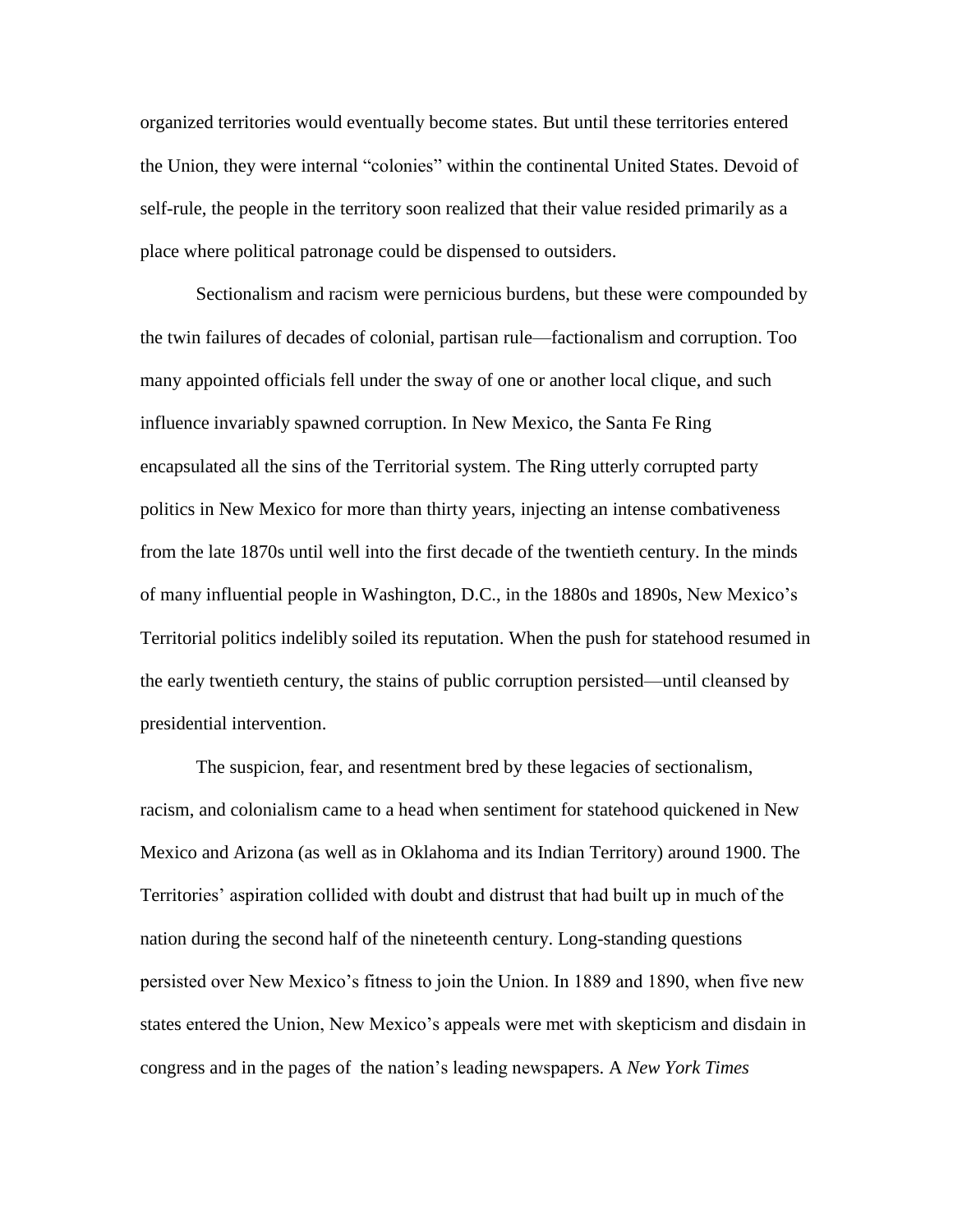editorial claimed "New Mexico is utterly unfit for Statehood, and is likely to remain so for some time." The *Chicago Tribune* derided New Mexico as "the unAmerican Greaser Territory," a slur that dogged it for two decades.

The weight of the past visited much delay and unfairness on the Territories, especially in the firm opposition to statehood exhibited by many Republican senators from the East and Midwest. For all of its twists and turns, New Mexico's rough road to statehood paralleled the ups and downs that America endured in defining itself anew at the turn of the twentieth century. The struggle for statehood became a pawn in the nation's search for a new, dominant collective national identity. New Mexico, as well as Arizona and Oklahoma and its Indian Territory, sought to join the Union at the very time when a debate raged over America's identity. Across the country, but especially in congress, questions abounded over such fundamental issues as national purpose, citizenship, economic development, and party politics.

So, New Mexico remained apart for another decade, its star absent from the nation's flag, its statehood held hostage by forces mostly outside its own control sectionalism, racism, and colonialism. As long as these issues remained unsettled in the nation's life, they would undermine efforts to attain self-rule in the Territories. But between 1898 and 1912, New Mexico waged a Sisyphus-like uphill fight to secure statehood. Unlike the tragic figure in Greek mythology, though, New Mexico prevailed and triumphed. In doing so, it also helped bring a brief hiatus to some of the nation's darker, atavistic instincts—but only for five years. In 1917 America's entry into The Great War unleashed a new urgency to defining Americanism.